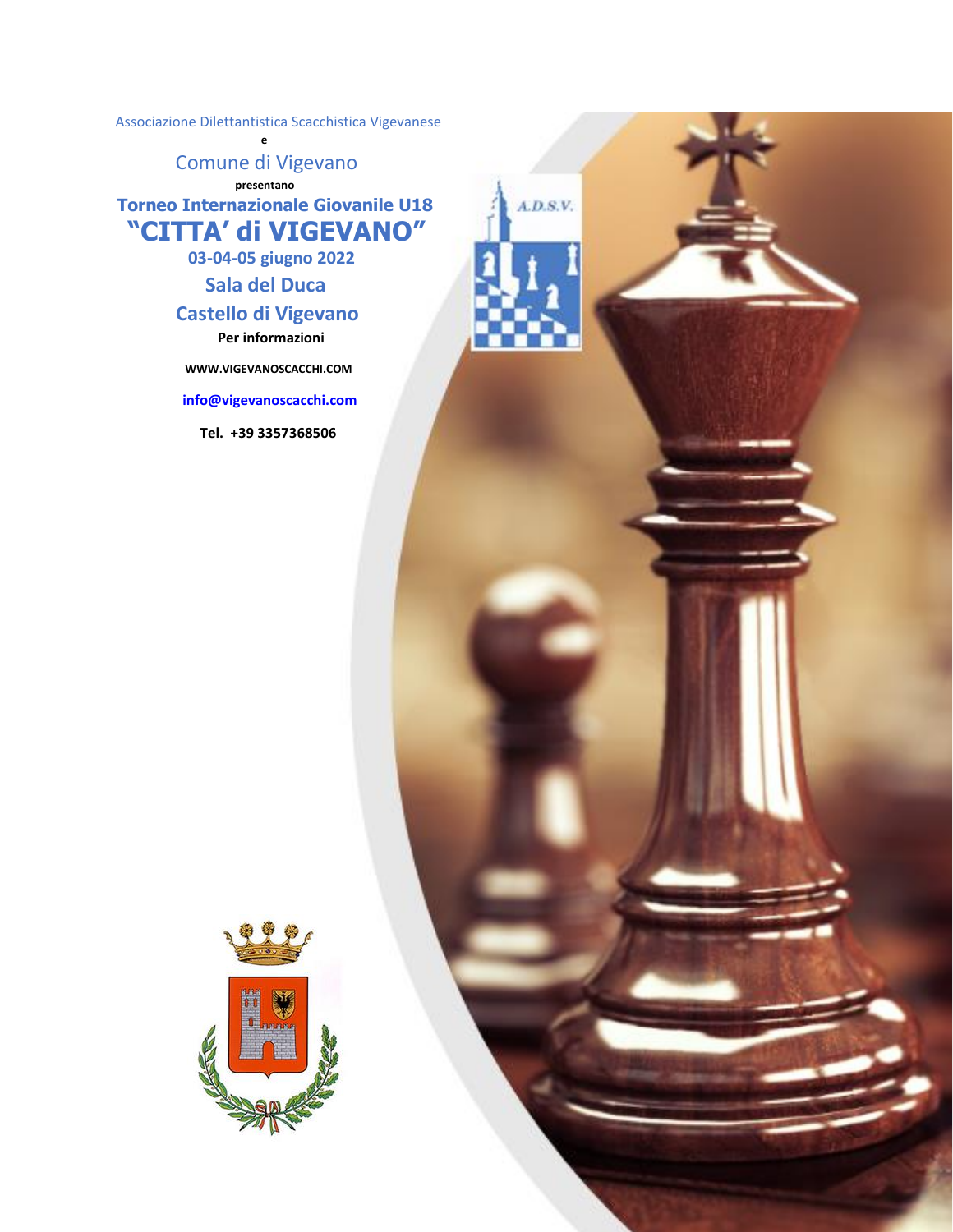# REGOLAMENTO

La manifestazione comprende un unico torneo aperto a tutti i giocatori italiani e stranieri purché U18. Tutti i giocatori italiani ovunque residenti e gli stranieri residenti in Italia devono essere in possesso della tessera giovanile FSI 2022

#### **Il torneo è valido per**

#### ● **Variazione o acquisizione dell'ELO FIDE standard**.

#### **Cadenza di gioco**

7 turni, abbinamento a Sistema svizzero

Tempo di riflessione: 60 minuti + 30 secondi di abbuono per ogni mossa a partire dalla prima mossa. Obbligo di notazione delle mosse fino al termine della partita.

## **Classifica finale**

#### Criteri di spareggio: BUCHOLZ CUT 1, Total, ARO.

Tutti i partecipanti devono essere provvisti di tessera agonistica o Junior per il 2022.

Il giocatore che raggiunge la scacchiera con oltre 30 minuti di ritardo sull'orario di inizio stabilito per la sessione di gioco perde la partita.

Nell'area torneo è vietato fumare e introdurre strumenti elettronici di comunicazione (cellulari, tablet, etc.), a meno che essi siano spenti e riposti in un contenitore separato dal giocatore (borsa, marsupio, giacca appesa all'appendiabiti, etc.); il giocatore che intende allontanarsi dalla sala gioco con detto contenitore può farlo solo con il permesso dell'arbitro. Per quanto non contemplato dal presente bando valgono le norme vigenti del Regolamento Tecnico Federale e del Regolamento FIDE.



# TURNI DI GIOCO

| Termine controllo iscrizioni 03 giugno |           | ore         | 14:00 |
|----------------------------------------|-----------|-------------|-------|
| $1^\circ$ Turno                        | 03 giugno | ore         | 17:00 |
| $2^{\circ}$ Turno                      | 04 giugno | ore         | 09:00 |
| 3° Turno                               | 04 giugno | ore         | 13:30 |
| 4° Turno                               | 04 giugno | ore         | 16:30 |
| 5° Turno                               | 05 giugno | ore         | 09:00 |
| $6^{\circ}$ Turno                      | 05 giugno | ore         | 13:30 |
| $7^\circ$ Turno                        | 05 giugno | ore         | 16:30 |
| Al termine del 7 <sup>o</sup> turno    |           | Premiazione |       |
|                                        |           |             |       |

La premiazione è parte integrante del Torneo.

 I premi sono indivisibili e non cumulabili e saranno consegnati esclusivamente ai giocatori presenti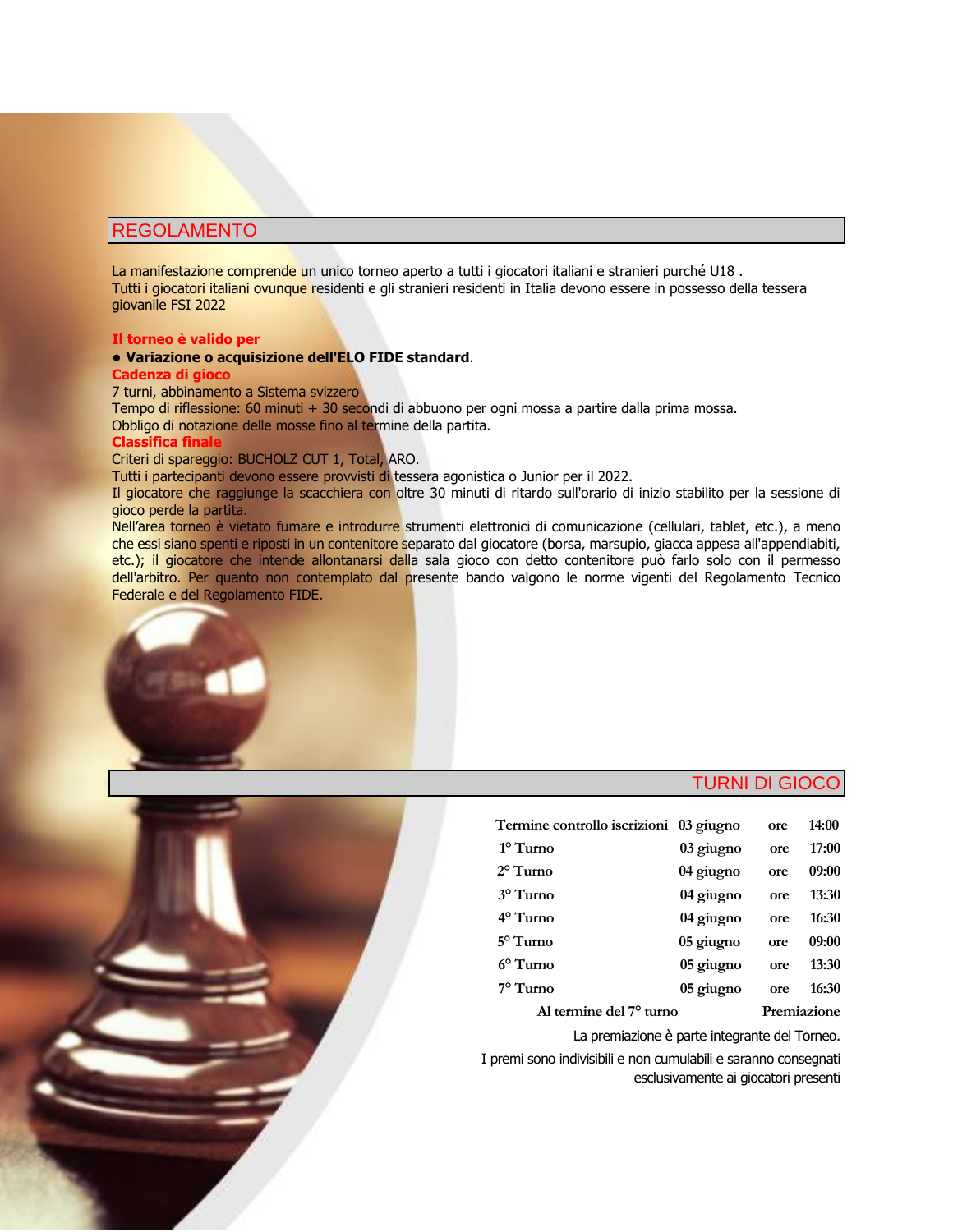# ISCRIZIONI

La preiscrizione al Torneo è obbligatoria e deve essere effettuata al seguente link:

**[https://vesus.org/tournaments/torneo-internazionale-giovanile-u18-cittagrave-di-vigevano-valido](https://vesus.org/tournaments/torneo-internazionale-giovanile-u18-cittagrave-di-vigevano-valido-per-elo-fide-standard-partecipazione-gratuita-/)[per-elo-fide-standard-partecipazione-gratuita-/](https://vesus.org/tournaments/torneo-internazionale-giovanile-u18-cittagrave-di-vigevano-valido-per-elo-fide-standard-partecipazione-gratuita-/)**

## **ATTENZIONE:**

**E' richiesto il pagamento di una CAUZIONE di € 30 che verrà integralmente restituita dall'organizzatore tramite bonifico alla conferma della presenza in sala da gioco del giocatore.**

**Le iscrizioni al Torneo saranno accettate solo tramite bonifico bancario sul conto corrente**

## **IBAN: IT88Y0306923004100000067300**

**Intestatario del conto:** Associazione Dilettantistica Scacchistica Vigevanese

Nella causale indicare il nome del/i giocatore/i

**Non è possibile iscriversi presso la sede di gioco**

# PREMI CLASSIFICA ASSOLUTA

| 1° CLASSIFICATO | $Trofeo + Premio$ |
|-----------------|-------------------|
|                 |                   |

2° CLASSIFICATO Trofeo +Premio

3° CLASSIFICATO Trofeo +Premio

# PREMI CLASSIFICA FEMMINILE

| 1º CLASSIFICATA | Trofeo + Premio |
|-----------------|-----------------|
|                 |                 |

- **2°** CLASSIFICATA Trofeo + Premio
- **3°** CLASSIFICATA Trofeo + Premio

# PREMI CLASSIFICA U18

**1°** CLASSIFICATO Medaglia + Premio

**2°** CLASSIFICATO Medaglia + Premio

# PREMI CLASSIFICA U16

**1°** CLASSIFICATO Medaglia + Premio

**2°** CLASSIFICATO Medaglia + Premio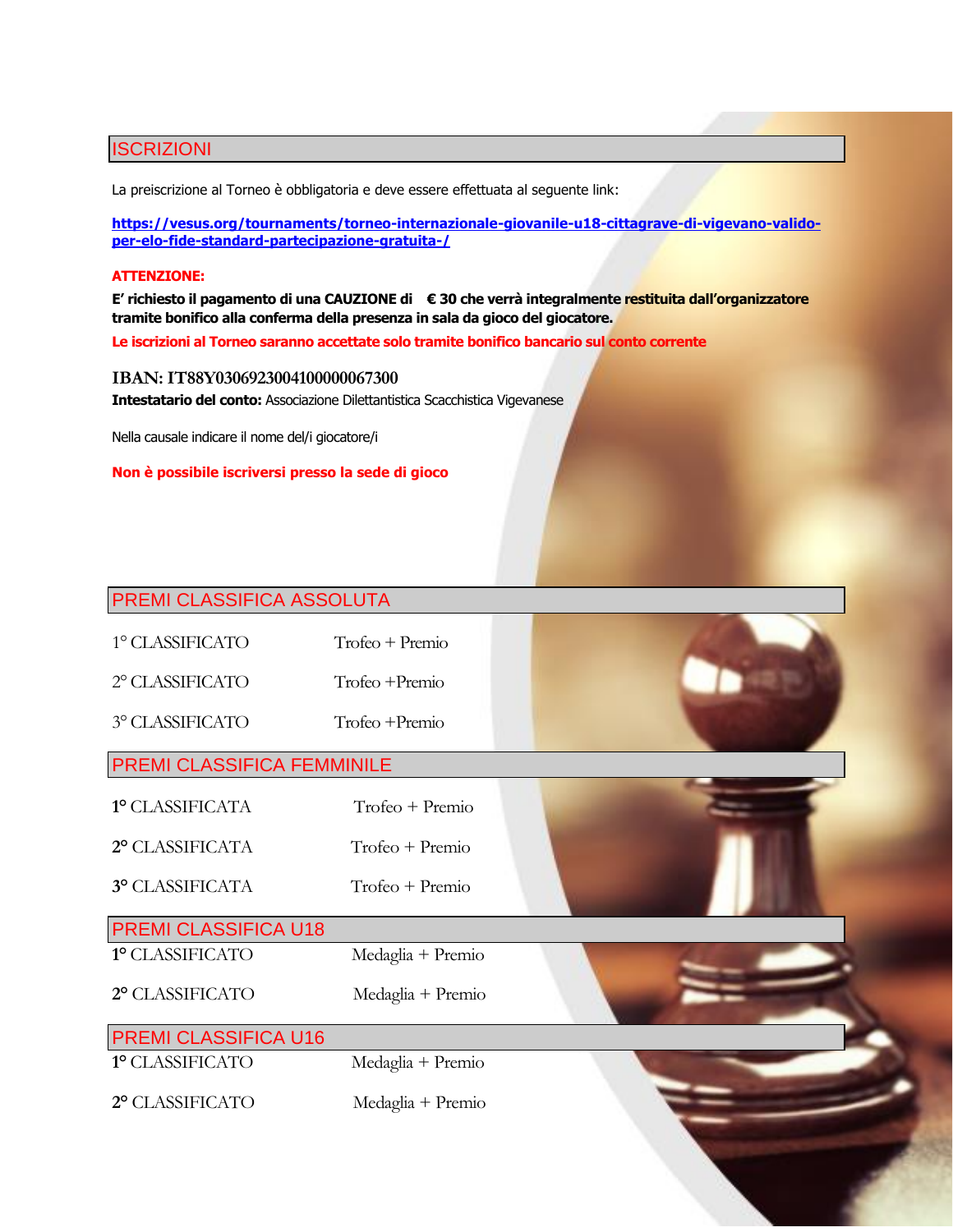|                 | PREMI CLASSIFICA U14                                                         |
|-----------------|------------------------------------------------------------------------------|
| 1º CLASSIFICATO | Medaglia + Premio                                                            |
| 2° CLASSIFICATO | Medaglia + Premio                                                            |
|                 | PREMI CLASSIFICA U12                                                         |
| 1º CLASSIFICATO | Medaglia + Premio                                                            |
| 2º CLASSIFICATO | Medaglia + Premio                                                            |
|                 |                                                                              |
| 1º CLASSIFICATO | PREMI CLASSIFICA U10                                                         |
|                 | Medaglia + Premio                                                            |
| 2º CLASSIFICATO | Medaglia + Premio                                                            |
|                 | PREMI CLASSIFICA U08                                                         |
| 1º CLASSIFICATO | Medaglia + Premio                                                            |
| 2° CLASSIFICATO | Medaglia + Premio                                                            |
|                 |                                                                              |
|                 | <b>CONVENZIONI ALBERGHIERE</b>                                               |
|                 | https://vigevanoscacchi.com                                                  |
|                 | <b>CONVENZIONI PASTI</b>                                                     |
|                 | https://vigevanoscacchi.com                                                  |
|                 | <b>COME ARRIVARE</b>                                                         |
|                 |                                                                              |
|                 | VIGEVANO si trova sulla linea ferroviaria<br>MILANO - MORTARA - ALESSANDRIA. |
|                 | Servizio Pullman di linea da Milano con<br>partenza da Piazzale ROMOLO.      |
|                 | In auto tangenziale ovest MILANO uscita<br><b>CUSAGO o ABBIATEGRASSO</b>     |
|                 |                                                                              |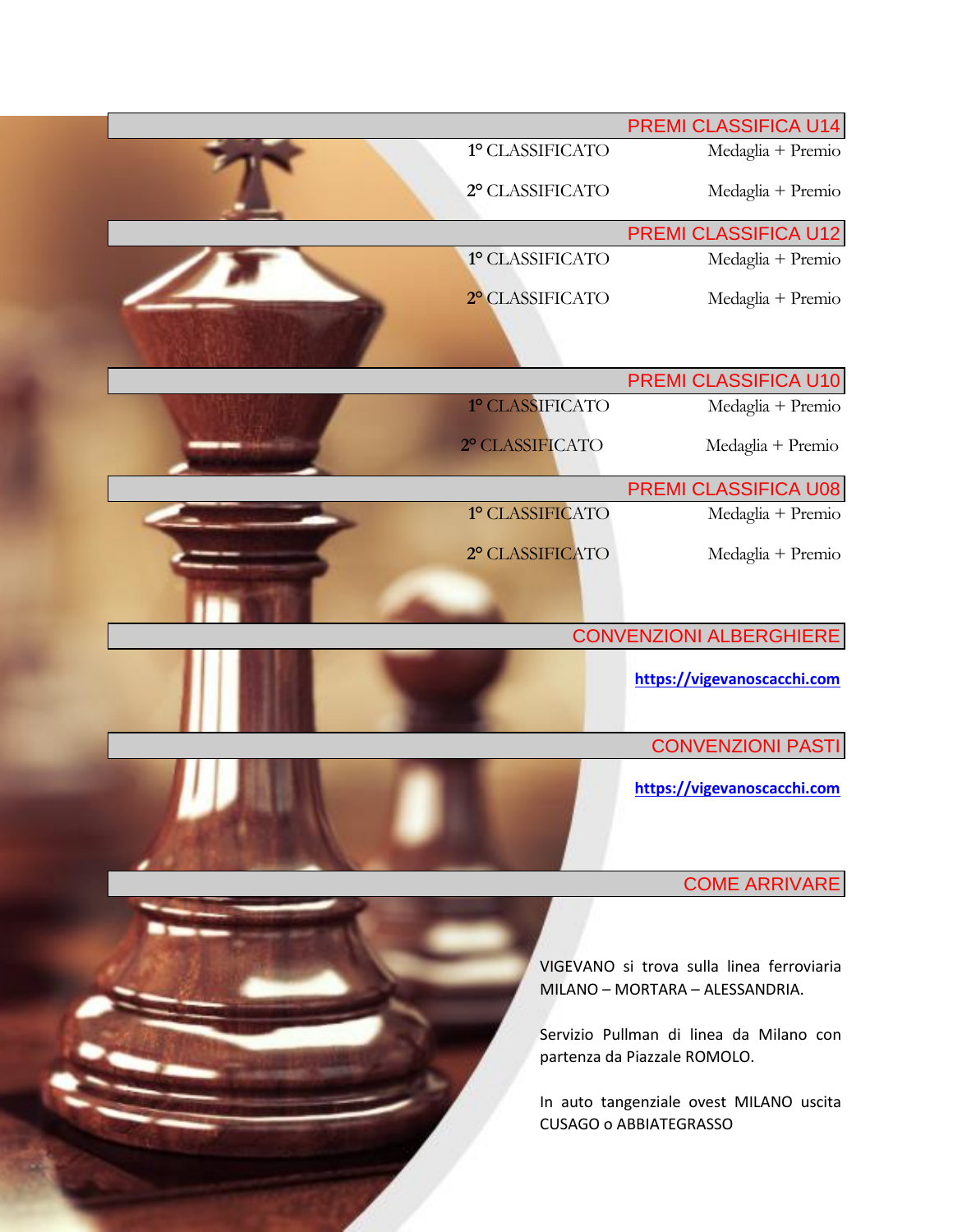Associazione Dilettantistica Scacchistica Vigevanese

 **and**

Comune di Vigevano

*Present* **International U18 Chess Tournament "CITTA' di VIGEVANO"**

 $A.D.S.V.$ 

 **03-04-05 June 2022**

 **Hall of the Duke**

# **Castle of Vigevano for info**

 **WWW.VIGEVANOSCACCHI.COM** 

 **[info@vigevanoscacchi.com](mailto:info@vigevanoscacchi.com)** 

 **Tel. +39 3357368506** 

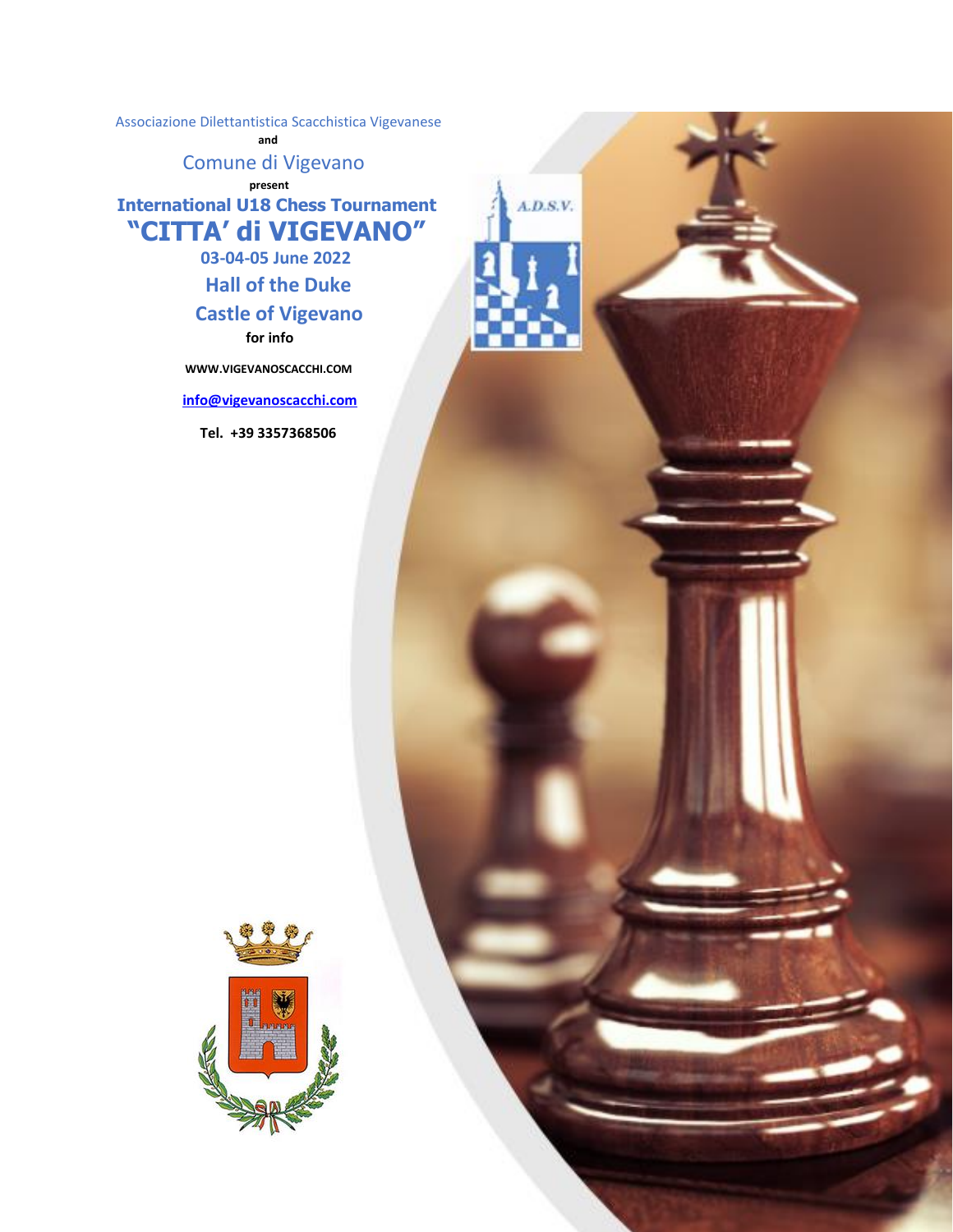# REGULATIONS

The event includes a single tournament open to all Italian and foreign players as long as U18. All Italian players residing anywhere and foreigners residing in Italy must be in possession of the FSI 2022 youth card.

## **The tournament is valid for**

● Variation or acquisition of the FIDE standard Elo

#### **Cadence of play**

7 games with the Swiss pairing system

Reflection time: 60 minutes + 30 seconds bonus for each move starting from the first move. Obligation to notate the moves until the end of the game.

#### **Final standing**

Playoff criteria: Buchholz cut 1, Total, ARO.

All participants must have a competitive or Junior card for 2022. The player who reaches the chessboard more than 30 minutes late on the scheduled start time for the game session loses the game. In the tournament area it is forbidden to smoke and to introduce electronic communication tools (mobile phones, tablets, etc), unless they are turned off and placed in a separate container from the player (bag, pouch, jacket hanging on the coat hanger, etc.); the player who intends to leave the playing room with said container may do so only with the permission of the referee. For anything not covered by this announcement, the current rules of the Federal Technical Regulations and the FIDE Regulations apply.





| Registration check deadline                                                                                                                                      | 03 June at 14:00 |
|------------------------------------------------------------------------------------------------------------------------------------------------------------------|------------------|
| 1st Round                                                                                                                                                        | 03 June at 17:00 |
| 2nd Round                                                                                                                                                        | 04 June at 09:00 |
| 3rd Round                                                                                                                                                        | 04 June at 13:30 |
| 4th Round                                                                                                                                                        | 04 June at 16:30 |
| 5th Round                                                                                                                                                        | 05 June at 09:00 |
| 6th Round                                                                                                                                                        | 05 June at 13:30 |
| 7th Round                                                                                                                                                        | 05 June at 16:30 |
| At the end of the 7th round                                                                                                                                      | Award ceremony   |
| The award ceremony is an integral part of the<br>tournament. The prizes are indivisible and cannot be<br>combined and will be awarded exclusively to the players |                  |
| present.                                                                                                                                                         |                  |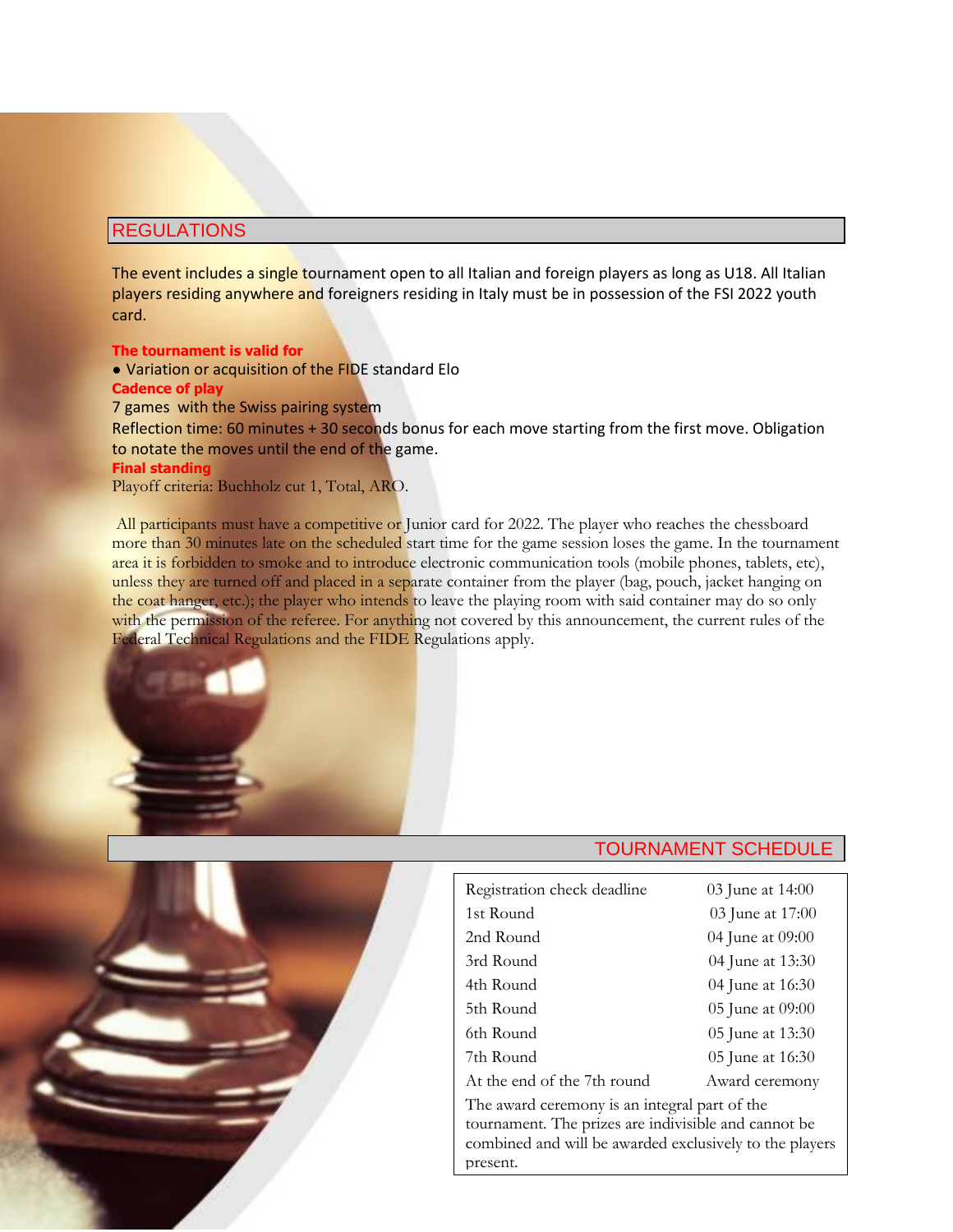# **REGISTRATION**

Pre-registration for the Tournament is mandatory and must be done at the following link:

**[https://vesus.org/tournaments/torneo-internazionale-giovanile-u18-cittagrave-di-vigevano-valido](https://vesus.org/tournaments/torneo-internazionale-giovanile-u18-cittagrave-di-vigevano-valido-per-elo-fide-standard-partecipazione-gratuita-/)[per-elo-fide-standard-partecipazione-gratuita-/](https://vesus.org/tournaments/torneo-internazionale-giovanile-u18-cittagrave-di-vigevano-valido-per-elo-fide-standard-partecipazione-gratuita-/)**

#### **ATTENTION :**

The payment of a DEPOSIT of  $\epsilon$  30 is required which will be returned in full by the organizer by Bank transfer upon confirmation of the player's presence in the gaming room

Tournament registrations will be accepted only by bank transfer to the current account

**IBAN: IT88Y0306923004100000067300 Account holder:** Associazione Dilettantistica Scacchistica Vigevanese

In the description indicate the name of the player (s) It is not possible to register at the playing venue

| Absolute ranking awards |                   |  |
|-------------------------|-------------------|--|
|                         |                   |  |
| 1. CLASSIFIED           | Trophee + Prize   |  |
| 2. CLASSIFIED           | Trophee + Prize   |  |
| 3. CLASSIFIED           | $Trophee + Prize$ |  |
| Female ranking awards   |                   |  |
| 1. CLASSIFIED           | Trophee + Prize   |  |
| 2.CLASSIFIED            | Trophee + Prize   |  |
| 3.CLASSIFIED            | Trophee + Prize   |  |
| U18 ranking awards      |                   |  |
| 1.CLASSIFIED            | Trophee + Prize   |  |
| 2.CLASSIFIED            | Trophee + Prize   |  |
| U16 ranking awards      |                   |  |
| 1.CLASSIFIED            | Trophee + Prize   |  |
| 2.CLASSIFIED            | Trophee + Prize   |  |
|                         |                   |  |
|                         |                   |  |